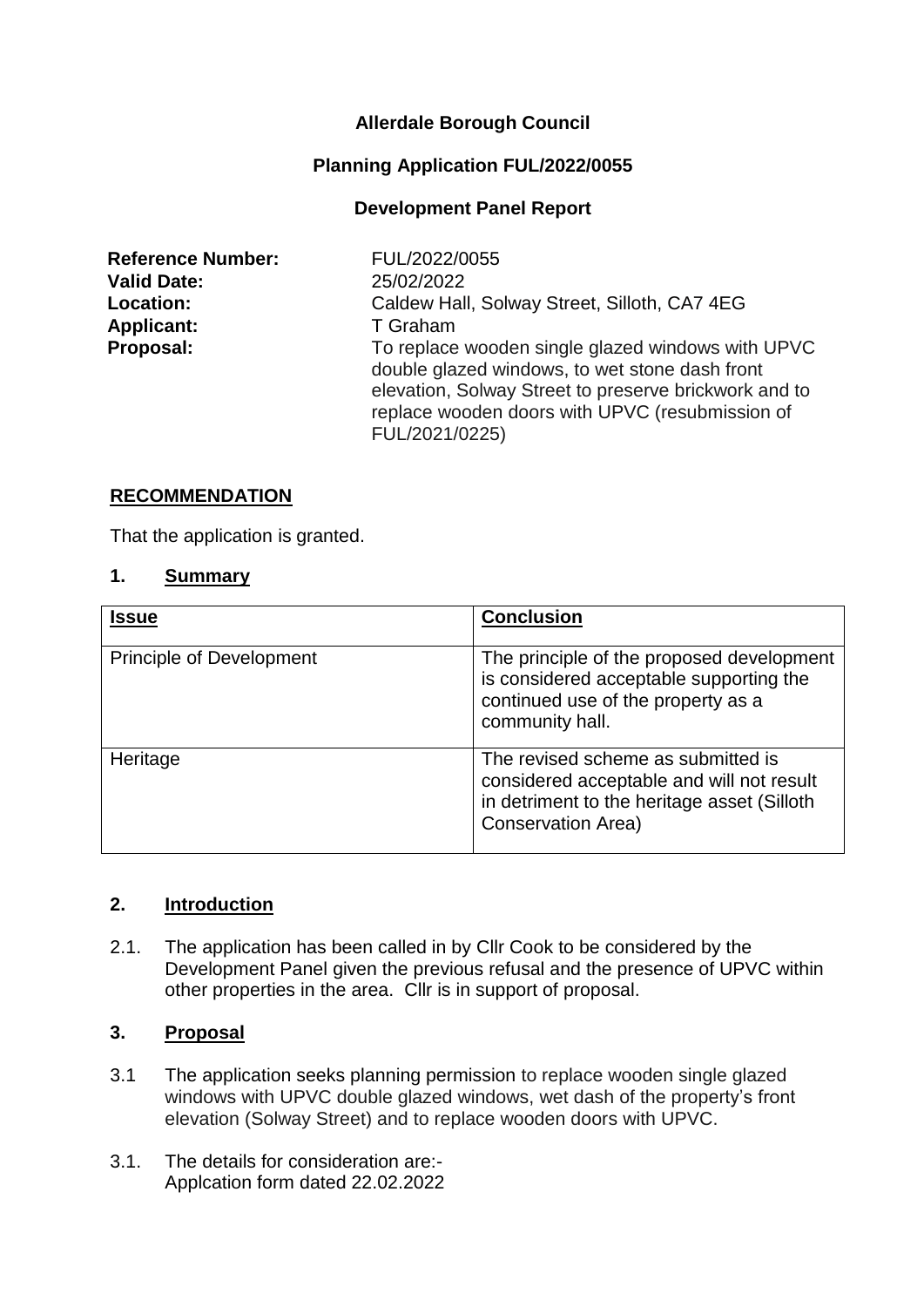Location Plan Covering Letter – Additonal Information Appendix D – Doors Appendix C – Windows Home Frame Door & Window Brochure Home Frame Window Specification Details

# **4. Site**

- 4.1 The application property is a community hall situated within the Silloth Conservation area at Solway Street, Silloth. It is a single storey building that was a former church dated 1887 on the name plate above the main door; *"Christ Church 1887 Mission Hall"*. It is constructed in red brick with timber single glazed windows and timber doors.
- 4.2 There are residential dwellings to the north, east, south and west of the site with the adjoining dwelling to the south being constructed in red brick as well as the terrace of dwellings to the east, which are also within the Conservation Area. Further north of the site is the Cooperative Supermarket and the Former St. Andrews Hall, both of which are outside the designated Conservation area.

# **5. Relevant Planning History**

5.1 FUL/2021/0225 - Change all the windows from wooden to white pvc, change wooden door to white pvc and dash the front elevation brickwork – Refused 19.10.2021

## **6. Representations**

- 6.1. **Silloth Town Council –** Recommend approval
- 6.2 The application has been advertised in the local press, on site by means of a site notice and by neighbour letter. To date, one representation of support has been received

## **7. Environmental Impact Assessment**

- 7.1. The Town and Country Planning (Environmental Impact Assessment) Regulations 2017
- 7.2. The development does not within Schedule 1 nor 2 and, as such, is not EIA development.

## **8. Duties**

8.1. For Listed Buildings: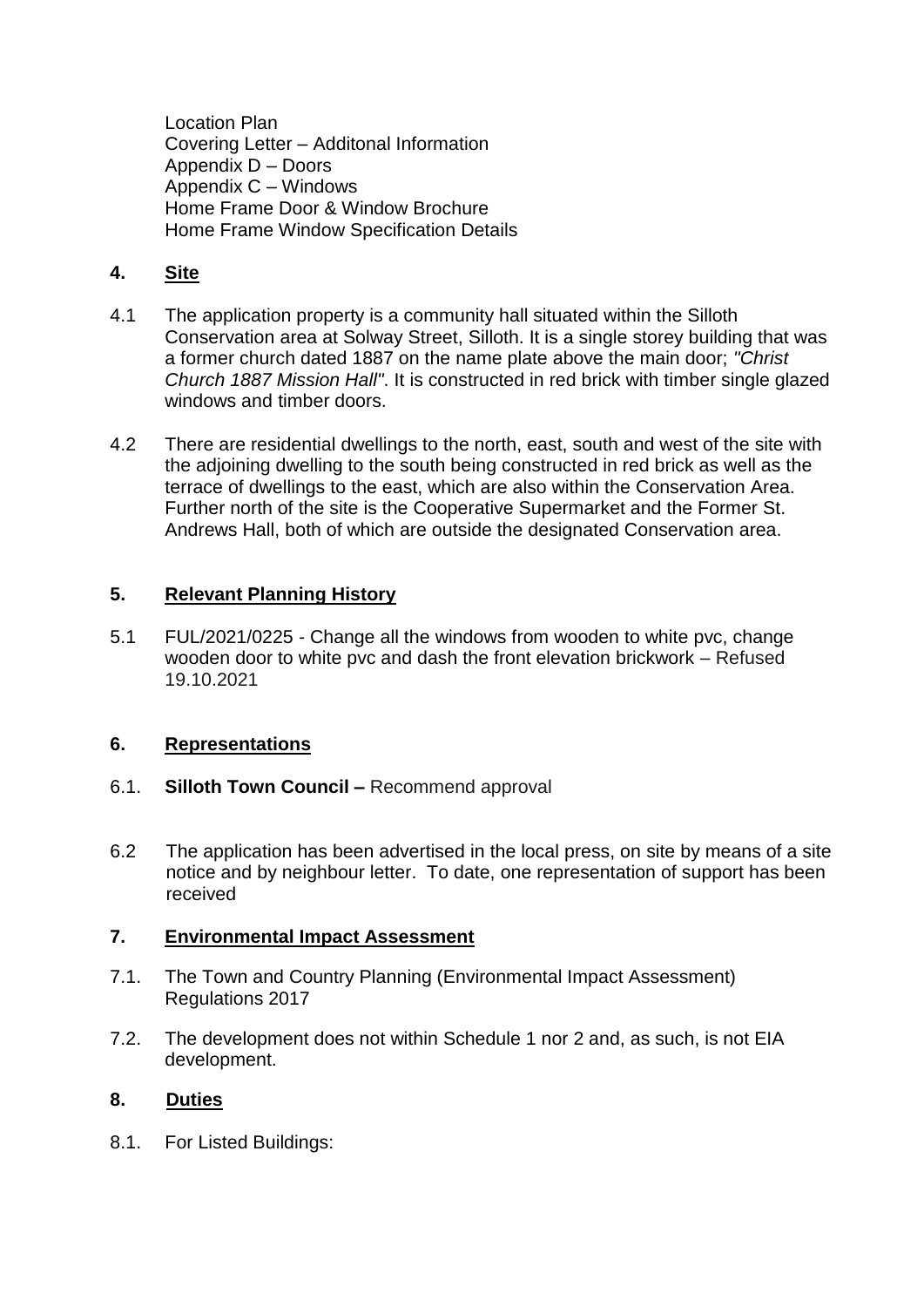Section 66(1) of the Listed Buildings Act 1990 states that, in considering whether to grant planning permission for development which affects a listed building or its setting, the local planning authority shall have special regard to the desirability of preserving the building or its setting or any features of special architectural or historic interest which it possesses.

8.2. For conservation areas:

Section 72(1) of the Listed Building and Conservation Area Act 1990 states that, with respect to any buildings or other land in a conservation area, special attention shall be paid to the desirability of preserving or enhancing the character or appearance of that area.

## **9. Development Plan Policies**

# 9.1 **Allerdale Local Plan Part 1 (2014)**

Policy DM15 - Extensions and alterations to existing buildings and properties Policy S2 Sustainable Development Policy S3 Spatial Strategy and Growth Policy S4 Design Principles Policy S27 Heritage Assets

These policies can be viewed at:-

<https://www.allerdale.gov.uk/en/planning-building-control/planning-policy/local-plan-part-1/>

## **10. Other material considerations**

10.1 **National Planning Policy Framework (NPPF) (2021)**

## 10.2 **Council Strategy 2020-2030**

## **11. Policy weighting**

11.1. Section 38(6) of the Planning and Compulsory Purchase Act 2004 requires that, if regard is to be had to the development plan for the purpose of any determination to be made under the Planning Acts, the determination must be made in accordance with the plan unless material considerations indicate otherwise. This means that the Allerdale Local Plan (Part 1) 2014 and the Allerdale Borough Local Plan (Part 2) 2020 policies have primacy.

#### **12. Assessment**

12.1 The proposal seeks permission for the replacement of timber single glazed windows with white UPVC, replacement of timber doors with white UPVC and the dashing of the brickwork to the Solway Street frontage elevation of the property with grey wet dash. The replacement windows and doors would not require any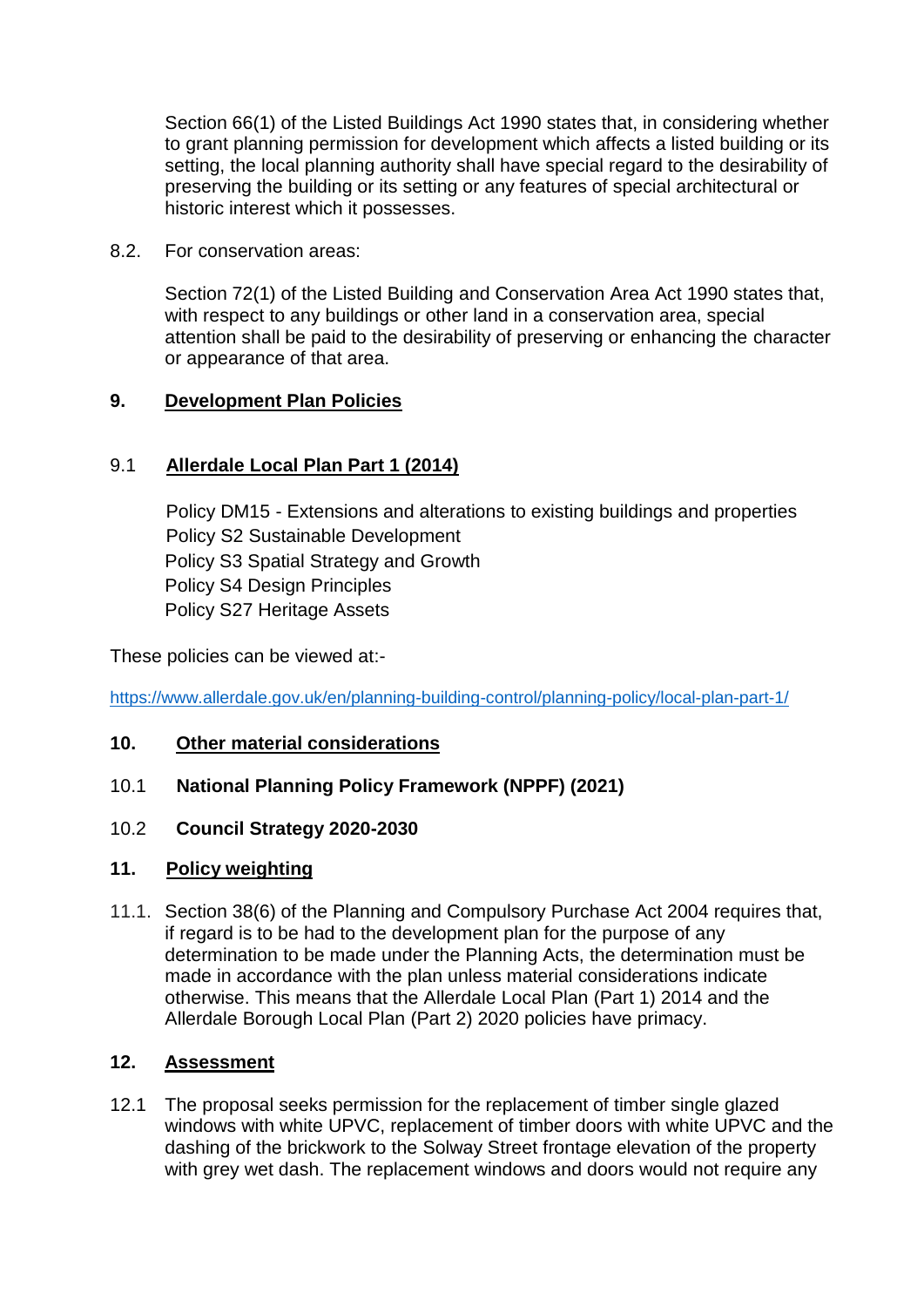alteration to the existing fenestrations and would include a mixture of top opening, bottom opening and non-opening windows. Original features consisting of sandstone window cills and surrounds and brick pillars would be retained as existing.

- 12.2 The application property is situated within the Silloth Conservation area. The majority of the properties on Solway Street are residential and have replaced their windows and doors with white UPVC. Immediately adjacent to the application property on Caldew Street, the residential properties retain their red brick construction with the replacement of timber and doors with UPVC.
- 12.3 It is accepted by officers that a significant amount of the historic character within this part of the Conservation Area has been lost through the introduction of modern materials, with a vast number of the properties being residential and not afforded any protection by means of an Article 4 Direction Order. However, the application property is considered to retain original features and contributes to the overall character of the Conservation area, being a prominent building situated on the corner of Solway Street and Caldew Street.

#### **Heritage**

12.4 Policy S27 is the principal policy for the consideration of the proposal given the identified historic sensitivity of the site –

"The historic environment including all heritage assets and their settings will be conserved and enhanced in a manner appropriate to their intrinsic historic value and significance, their importance to local character, distinctiveness and sense of place, and to other social, cultural economic or environmental benefits/values. The Council will work with partners to seek the conservation and enhancement of all designated or non-designated heritage assets within the Plan Area. In determining applications that could affect the significance (including character, appearance, historic value, value to people and setting) of a heritage asset and/or archaeological asset, the following factors will be taken into account:

- The level of significance of the heritage asset(s).
- The impact of the proposal on the significance (including setting) of the heritage asset(s).
- How the significance and/or setting of the asset could be better revealed.
- Opportunities for mitigating climate change without damaging significance.

Only proposals which do not harm any positive qualities of the heritage asset(s) will be approved, unless there is a clear and convincing public benefit to the proposal that will outweigh the harm caused to the asset(s).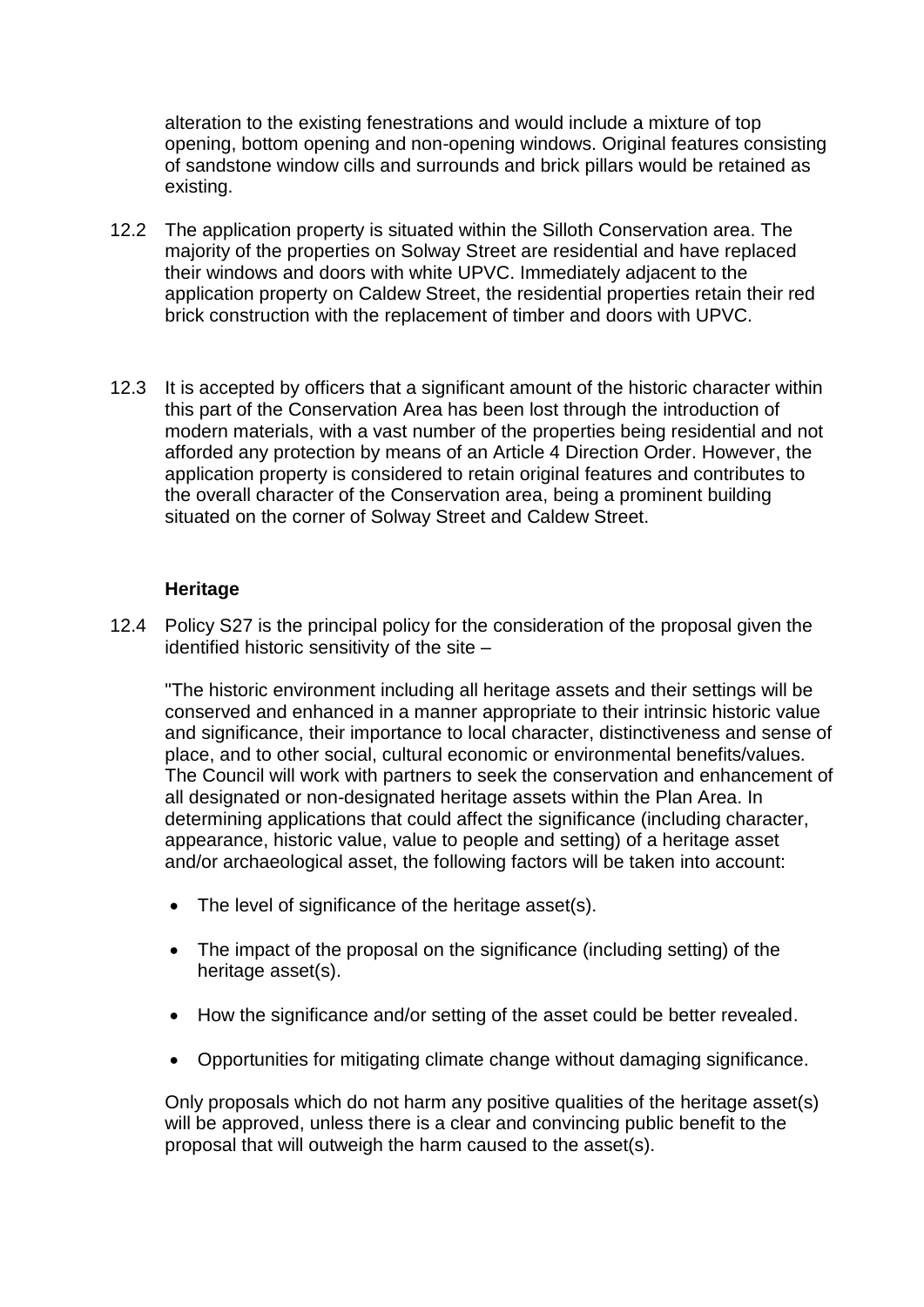- 12.5 The existing windows, door and brick construction represent traditional features of the building. Therefore, the balance to consider is whether or not the merits of the proposed replacement windows and doors and wet dashing of one elevation of the property would preserve or enhance the character of the Conservation Area. These aspects can be divided into three categories; materials, sections and means of opening.
- 12.6 The proposed windows are UPVC double glazed with the means of opening replicating the existing windows. Timber represents the traditional material used on fenestration details on properties within the Conservation area. However, given the number of properties in the immediate locality with UPVC windows, the proposal of replacing the existing timber windows with UPVC would not introduce a modern material onto the street scene.
- 12.7 The supporting information submitted with the application specifies that only the Solway Street frontage elevation will be dashed, with the Caldew Street frontage elevation remaining as brick, in keeping with the row of terraced houses on Caldew Street which are directly adjacent to the application property. In addition to this, the original sandstone windows cills and surrounds on the Solway Street frontage elevation will remain as existing and not be covered over with wet dash, as will the brick pillars. Solway Street consists of a mixture of finishes from brick to dash and smooth render. The Methodist Church further up the street also occupies a corner plot and is completed in render. Therefore, it is considered that the dashing of the Solway Street elevation will not result in the introduction of modern materials within this section of the Conservation Area.

#### **Other Issues**

12.8 Given the nature of the proposal there are no other issues to be taken into consideration.

## **Local Financial Considerations**

12.9 Having regard to S70 (2) of the Town and Country Planning Act the proposal will have no local financial consideration.

## **13 Conclusions**

13.1 Having regard to the proposed alterations in the present submission, the context of the wider Conservation Area which consists mainly of UPVC windows and doors, with a mixture of clad frontages, it is the opinion of officers that the proposed scheme, as resubmitted, is an improvement on the previously refused proposal due to the Caldew Street elevation remaining as brick which is in keeping with the adjacent row of terraced houses, and due to the stone window surrounds, cills and brick pillars retaining their original appearance. Overall, officers consider the revised scheme to be a satisfactory compromise which will support a viable long-term use of the building as a community facility whilst retaining some prominent original features. Upon balance, the proposal is considered acceptable and will not result in any significant harm to the heritage asset within which it is situated.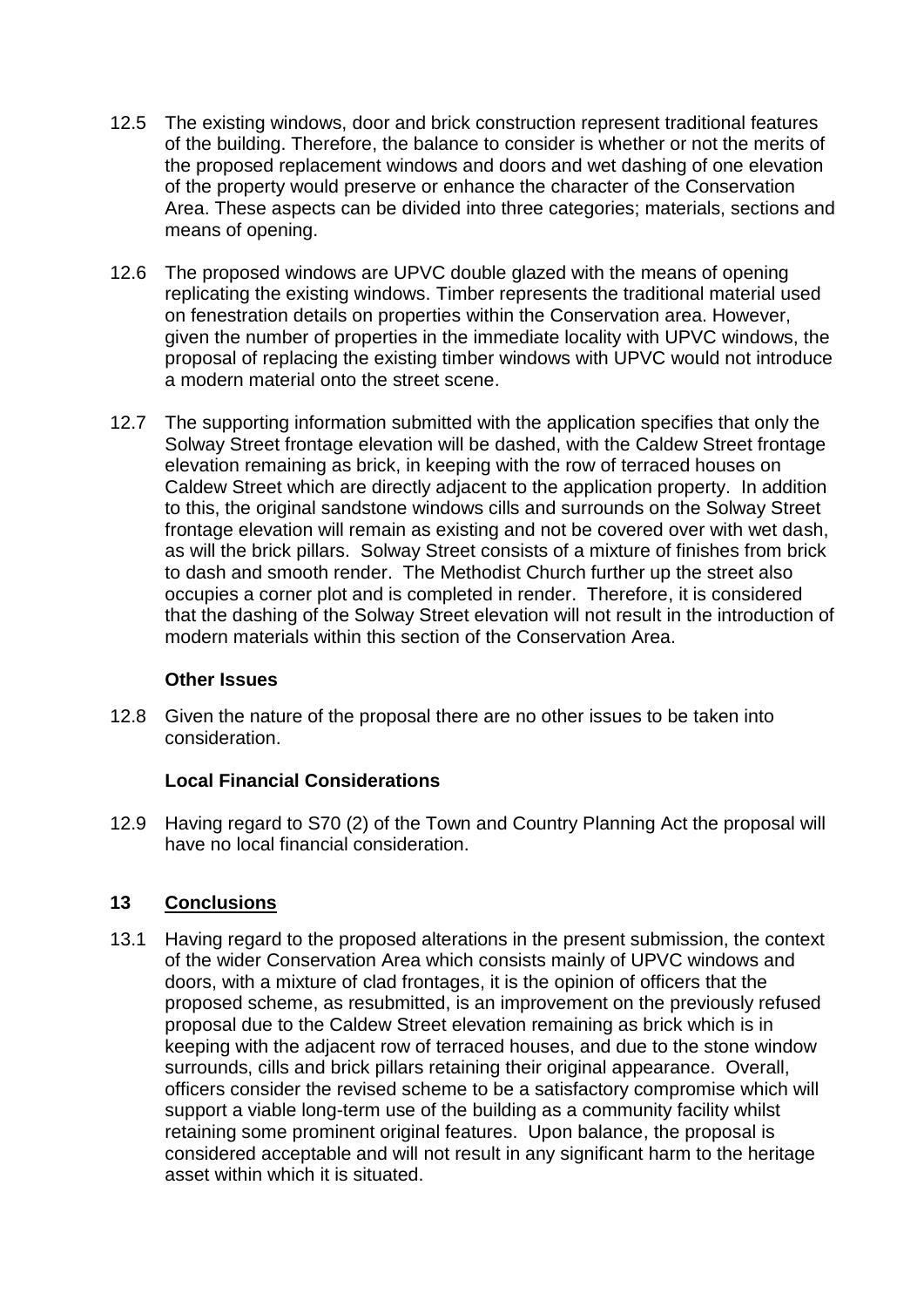### **14 Recommendation**

#### 14.1 **GRANT**

### **Annex 1**

## **CONDITIONS**

**1. The development hereby permitted shall be begun before the expiration of three years from the date of this permission.**

Reason: In order to comply with Section 91 of the Town and Country Planning Act 1990.

#### **In Accordance:**

**2. The development hereby permitted shall be carried out solely in accordance with the following plans:**

**Location Plan Covering Letter – Additonal Information Appendix D – Doors Appendix C – Windows Home Frame Door & Window Brochure Home Frame Window Specification Details**

Reason: In order to ensure that the development is carried out in complete accordance with the approved plans and any material and non-material alterations to the scheme are properly considered.

#### **Pre Development Conditions:**

#### **3. Prior to the commencent of the development hereby approved, details specifying the design of the replacement doors, shall be submitted to and approved by the Local Planning Authority.**

Reason: In order to ensure a satisfactory standard of development which will conserve the heritage asset within which the building is situated, in accordance with Policy S27 of the Allerdale Local Plan (part 1) Adopted July 2014.

#### **Other:**

**4. There shall be no exterior cladding applied to the Caldew Street elevation of the building or to the window surrounds, cills and pillars of the Solway Street elevation.** 

Reason: In order to preserve the positive qualities of the the building which contribute to the heritage asset within which it is situated (Silloth Conservation